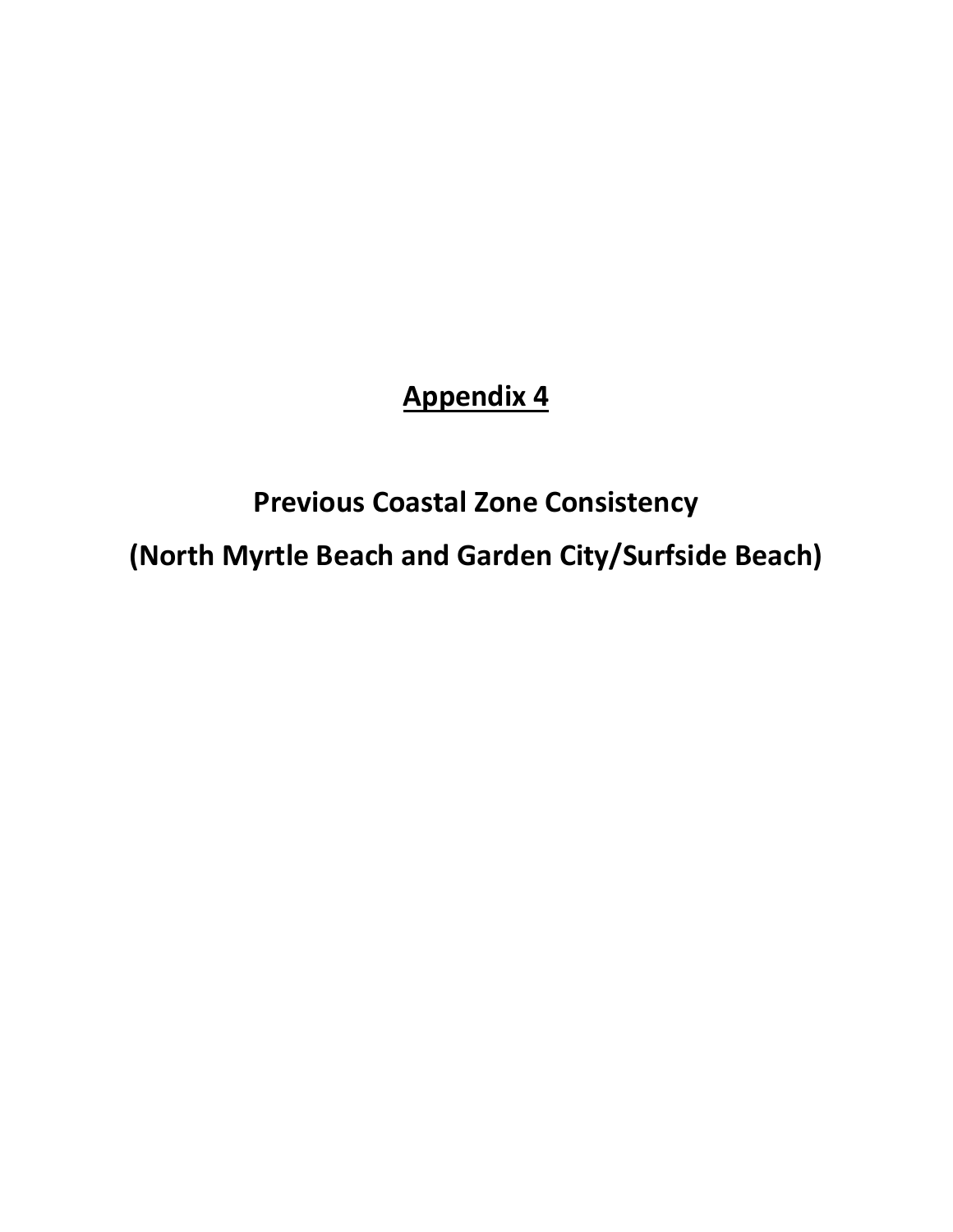

(Sent Via Electronic Mail)

June 13, 2017

Lt. Colonel Matthew W. Luzzatto District Engineer United States Army Corps of Engineers 69A Hagood Avenue Charleston, S. C. 29403

Attn: Jesse Helton

Re: Federal Consistency Review for USACE Myrtle Beach Reach 1 (CZC-17-0274) and Supplemental Coordination for Reach 3 Garden City/Surfside Beach Coastal Storm Damage Reduction Project (CZC-16-0678)

Dear Lt. Colonel Luzzatto:

Thank you for coordinating with South Carolina's Department of Health and Environmental Control, Ocean and Coastal Resources Management (SCDHEC OCRM) on the Coastal Storm Damage Reduction Projects for the Myrtle Beach Reach 1 Renourishment (CZC-17-0274) and for the supplemental coordination on Reach 3 Garden City/Surfside Beach Renourishment (CZC-16-0678), pursuant to 15 C.F.R. § 930 Subpart C, Federal Consistency regulations associated with the Coastal Zone Management Act of 1972 (CZMA) as amended. Under the CZMA, federal activities which may have reasonably likely effects on any land or water use or natural resource of the coastal zone, regardless of the location, must be consistent to the maximum extent practicable with the enforceable policies of the State's federally-approved Coastal Zone Management Program.

The SCDHEC OCRM is in receipt of the consistency determination from the US Army Corps of Engineers (USACE) dated March 17, 2017, and received electronically on March 17, 2016 for the Coastal Storm Damage Reduction Myrtle Beach Reach 1 project as well as partial supplemental coordination materials for the Reach 3 beach renourishment for Garden City/Surfside Beach, Horry and Georgetown Counties, South Carolina. Accompanying the determination and as a part of the supplemental coordination were electronic links to the supporting materials contained in the Draft Supplemental Environmental Assessment (Draft EA), dated March 2017 and Final EA dated August 2016. At the time of the draft EA, both projects were expected to be conducted simultaneously from July 2017 to June 2018. Since that time, communication between the agencies suggest that two dredges may be operating simultaneously and the window of time will be approximately 3 months and beginning as soon as July 2017.

On May 15, 2017, SCDHEC OCRM notified the US Army Corps of Engineers of the need to extend the 60 day review period, elapsing on May 16<sup>th</sup> for an additional 15 days pursuant to 15 C.F.R. § 930.41(b). The period was further extended to June 13th, by mutual agreements by the Corps and SCDHEC OCRM. The purpose of the extension beyond May 16th was to allow additional time for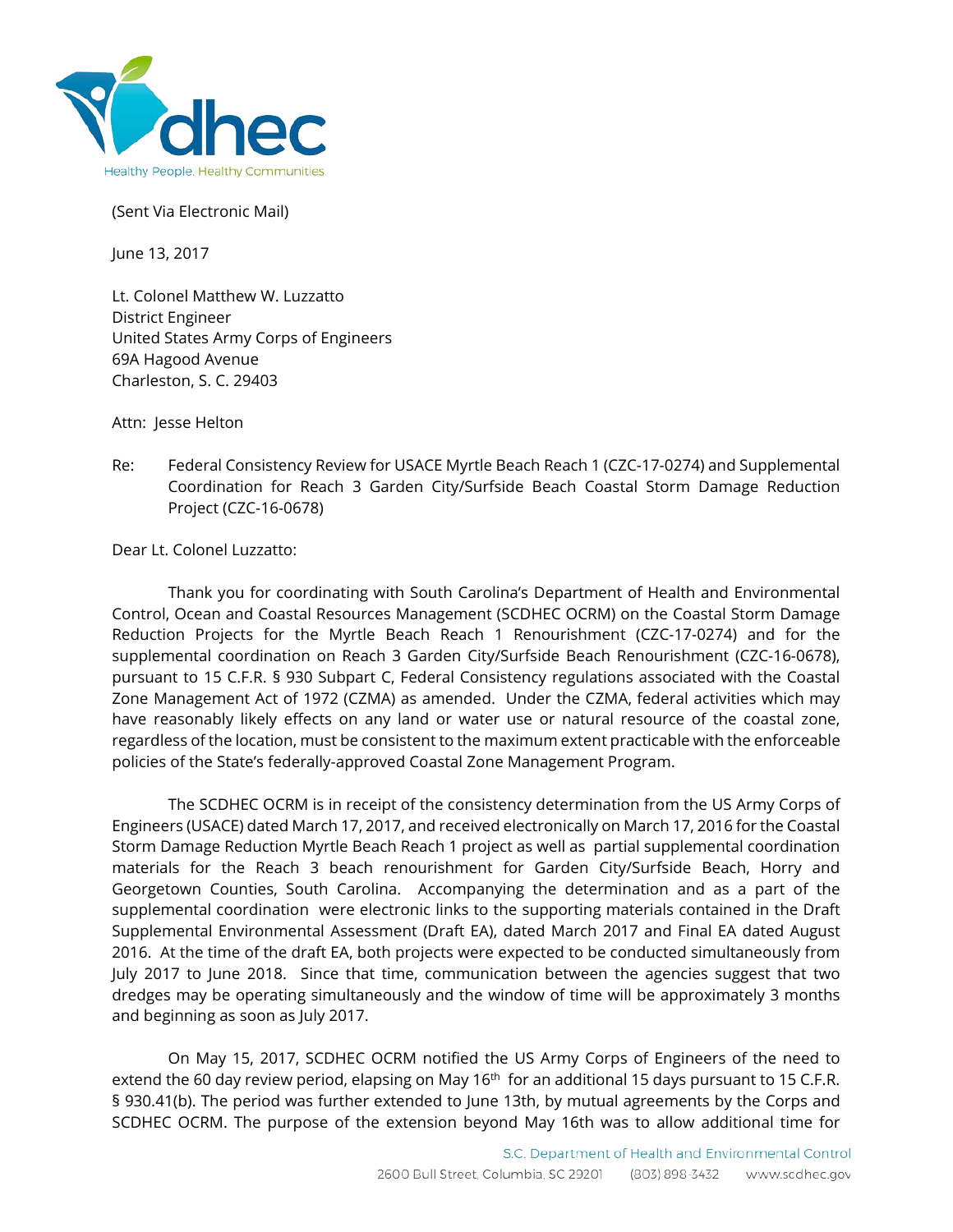adequate coordination between the resources agencies, since discussions were ongoing with SCDHEC OCRM, USFWS and NMFS to minimize impacts to coastal resources.

The provision for supplemental coordination pursuant to 15 C.F.R. § 930.46 was required because the State determined that the project at Reach 3 will affect coastal uses and resources substantially different than originally described primarily due to the changes in project timing, from winter to summer and with a significantly increased risk to marine turtles and the benthic aquatic environment as well as potential impacts to public beach access during summer months.

Though the Corps may consider this response a *conditional concurrence* that the project is consistent to the maximum extent practicable with the enforceable policies of the South Carolina Coastal Zone Management Program pursuant to 15 C.F.R. § 930.4., SCDHEC OCRM echoes the other resource agencies with concerns about the potentially precedent setting nature of allowing projects such as these to occur during warmer months of high biological activity. While OCRM understands the fiscal constraints and the nature of the project urgency due in part to impacts from Hurricane Matthew and has always worked cooperatively with the Charleston District, the conditional concurrence at this time will not bind the OCRM in the future to concur that beach nourishment projects that are proposed to be conducted outside of winter months are consistent to the maximum extent practicable.

Please also note that supplemental coordination provisions pursuant to 15 C.F.R. § 930.46 remain in effect and will be required for Reach 1 or Reach 3 if it is found before the projects have begun that the project(s) will affect any coastal use or resource substantially different than originally described. Substantially different effects are reasonably foreseeable if the Corps makes substantial changes to the project or if there are new circumstances or information relevant to the SCCZMP's enforceable policies. As examples, but not fully exhaustive, the State of South Carolina regards changes in the time of year, borrow site, placement area, sediment characteristics, or a significant change in the amount of material dredged as substantial changes to the project. If there are future modifications to the project which affect any coastal use or resource substantially different from those reviewed by the SCCZMP, a consistency determination shall be submitted to the SCCZMP pursuant to 15 C.F.R. § 930.31(e).

#### **Project Summary:**

The Coastal Storm Damage Reduction beach renourishment project include sand placement, construction of a protective storm berm and an advanced nourishment construction berm in portions of the Myrtle Beach 25.3 mile reach. The protective storm berm reduces damage expected to occur during storm events. The advanced nourishment berm acts as a buffer for the protective storm berm against long term erosional forces. The projects will be constructed with hopper dredges, booster pumps, and land-based heavy equipment (i.e. bulldozers and front-end loaders). Sand fencing will be placed along the landward edge of the nourishment fill to promote dune growth. Native vegetation will be planted to further expedite dune formation and stabilization, as well as creating beach dune habitat. Fencing will be installed according to sea turtle friendly design standards. The planting matrix will consist of the following plants: bitter panicum (Panicum amarum "Northpa"), sea oats (Uniola paniculata), seashore elder (Iva imbricate), and saltmeadow cordgrass (Spartina patens). Sweet grass (Muhlenbergia "filipes") will be planted on the toe of the backside of the dune system. The plants will be spaced two feet on center, and rows will be spaced at two to four feet depending on which plant species is in the row. Fertilizer will be placed in the hole at the time of planting.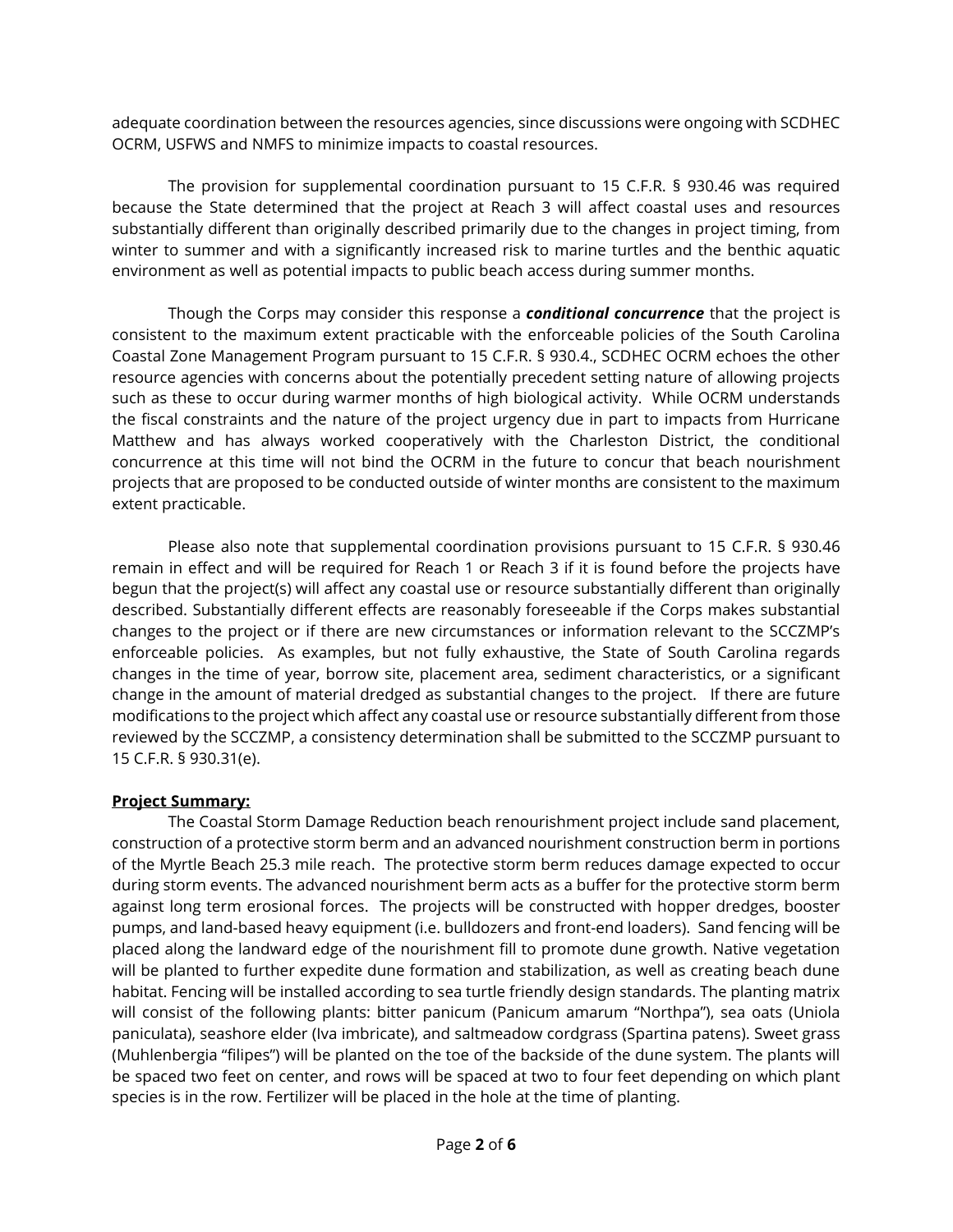Reach 1 North Myrtle Beach Project Specifics:

The currently proposed project at North Myrtle Beach (Reach 1) consists of approximately 362,000 cubic yards of sand placement and dune construction from Hog Inlet to approximately 48<sup>th</sup> Avenue South. The length of Reach 1 is approximately 45,500 linear feet or 8.6 linear miles of shoreline. The length of the dune and beachfill for the proposed renourishment is approximately 3.3 miles, which does not include the entirety of Reach 1. The 3.3 miles that will be renourished represent 3 hotspots within the project that have suffered extreme damage. The borrow area for Reach 1 was identified in the March 1993 General Design Memorandum for the project as the Little River borrow area and falls within the 3 mile territorial sea, approximately 1.7 miles southeast of the town of North Myrtle Beach, and 2.0 miles southwest of Little River Inlet. Portions of it have been used in the past for the 1998 and 2007/2008 nourishment projects, and will be used for the next beach fill placement.

#### Reach 3 Garden City/Surfside Project Specifics:

The updated project at Reach 3, consists of up to 1M cubic yards sand placement and dune construction from the most southern portion of Myrtle Beach State Park southward along Surfside Beach along the shoreline for 40,656 feet to approximately 2 miles north of Murrell's Inlet in Garden City. It will coincide with the northern limits of the beneficial use sand placement from the dredging of Murrell's Inlet (CZC-16-0961) which was recently completed. The borrow area for Reach 3 was identified in the March 1993 General Design Memorandum for the project as the Surfside Borrow Area. Portions of it have been used in the past for the 1998 and 2007/2008 nourishment projects. The area extends from two to five miles offshore and comprises approximately six square miles. All sand will actually come from the Outer Continental Shelf (OCS) portions of the identified borrow area beyond the limit of the territorial sea; BOEM leases are in place for this material.

#### **SCCZMP Networked Agency Comment Summary in response to Supplemental Draft EA:**

## **South Carolina Department of Natural Resources, July 7, 2016 and April 17, 2017 to USACE:**

#### **(1) Method of Dredging and Project Timing**

While the use of a hopper dredge is generally preferred from a benthic impact/recovery standpoint, there is a concern regarding the use of this dredging method during warmer months when migrating and/or nesting sea turtles are present. Loggerheads (threatened) and Leatherbacks (endangered) are known to be abundant in the waters off of Horry and Georgetown counties April – November. Sea turtles are known to be vulnerable to entrainment and death in areas of hopper dredge use. To avoid mortality of sea turtles, DNR strongly recommends that the use of the hopper dredge be prohibited after March 31 or when water temperatures exceed 62.6 F / 17C. The project shoreline is also used by nesting sea turtles. There is potential for interference with nesting activities resulting from sand placement and the use of heavy machinery on the beach as severe compaction can result. Restriction of nourishment activities during nesting season, May 1 – October 31 should be given strong consideration. Regardless of timing, all renourished beaches should be monitored for compaction following renourishment and when necessary appropriate measures such a tilling be implemented.

All conservation measures outlined in the revised Biological Opinion resulting from Section 7 consultation with USFWS should be incorporated into the Final EA.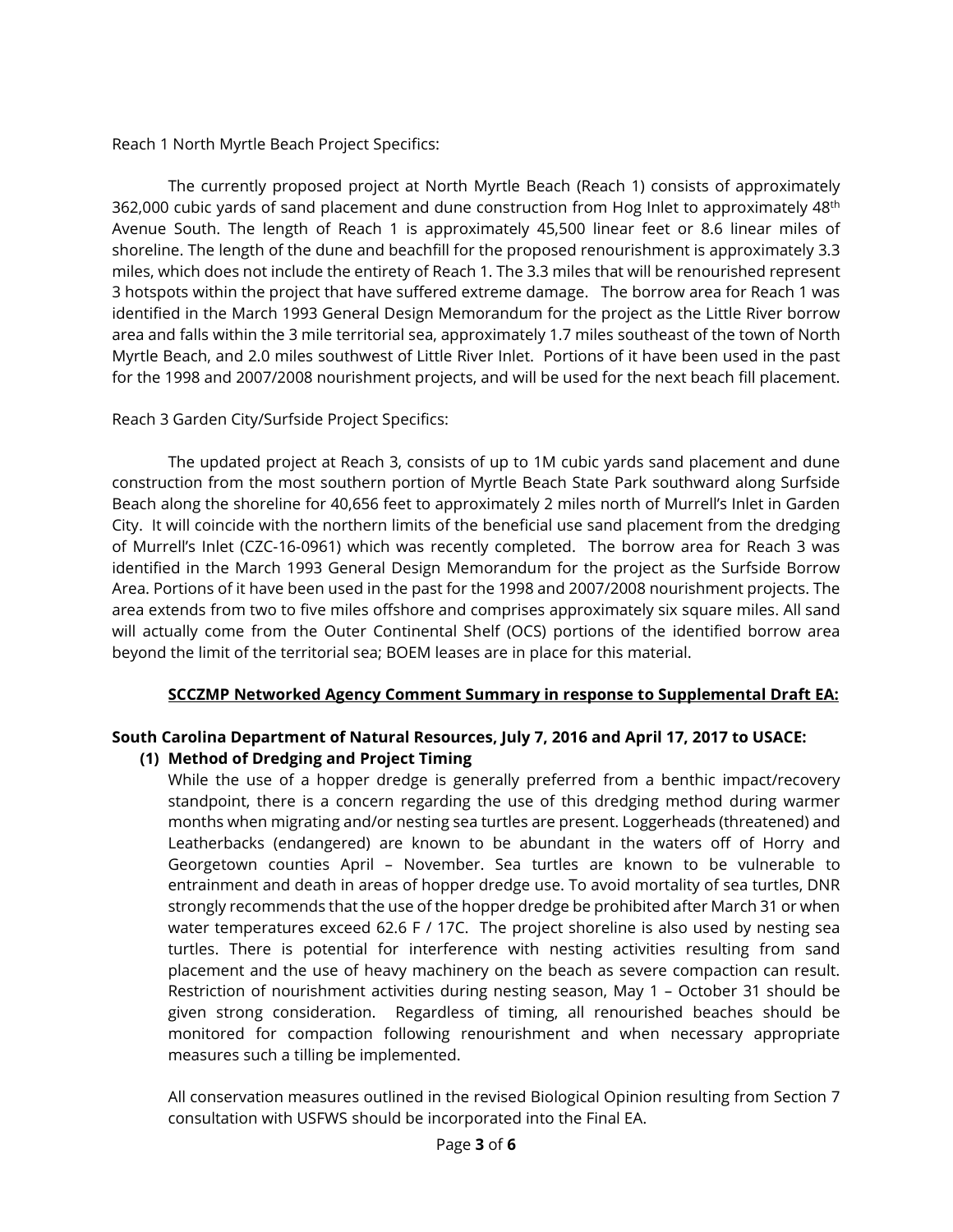#### **(2) Recommended Project Monitoring**

To gain a better understanding of potential impacts to fish and sea turtles resulting from dredging activities in offshore borrow sites and to avoid and minimize impacts to hard bottom resources, DNR recommends the following monitoring efforts:

- (a) Study of borrow area and surrounding areas prior to, during and 1 to 1.5 years after dredging to include an acoustic telemetry study of the areas in and outside of the borrow location. Currently the receivers in SC waters have captured almost 700 individual organisms from 26 different species. This is a large enough set of organisms with transmitters to gather information regarding fish and turtle usage in borrow areas. This array of receivers should also be paired with a limited benthic community study to assess prey base in the sediment.
- (b) Bottom mapping effort to assess and identify hard bottom habitats and sand resources within and surrounding the proposed borrow area. Dredging operations should target areas of compatible sand with adequate thickness and avoid direct impacts to hard bottom habitats. This monitoring effort would result in a better understanding of the potential changes to hard bottom areas following dredging and could assist in the development of a sand budget for the area.

### **SCDHEC OCRM Decision, SCCZMP Enforceable Policies and Conditions:**

Pursuant to 15 C.F.R. § 930.4, SCDHEC *conditionally concurs* with the determination that the project is consistent to the maximum extent practicable with the following conditions below.

*Applicable Enforceable Policies of the SCCZMP:* (1) Wildlife and Fisheries Management; (2) Dredging; (3) Erosion Control; (4) Geographic Areas of Particular Concern; (5) Beach and Shoreline Access; (6) S.C. Code Ann. § 48-39-20; (7) S.C. Code Ann. § 48-39-30; (8) S.C. Code Ann. § 48-39-80*;* (9) S.C. Code Ann § 48-39-150, (10) S.C. Ann. Regs 30-12(G); (11) S.C. Ann. Regs 30-13(L)); and (12) S.C. Ann. Regs 30- 13(N)(2)

#### **(A) Wildlife and Fisheries Resources:**

- 1. All precautionary measures will be taken to protect State-listed aquatic and terrestrial migratory and spawning species and habitats of concern.
- 2. Results of monitoring efforts to gain a better understanding of the project impacts to fish, sea turtles, benthic aquatics, and other organisms as well as information regarding sediment budgets/transport in both borrow areas shall be submitted to OCRM.
- 3. Appropriate measures will be taken to protect the integrity of roosting, feeding, and beach-nesting birds of State concern, with particular emphasis, but not limited to Piping Plovers, Wilsons Plovers and Red Knots during the course of the project and while conducting post-construction practices on the beach and dune system regarding compaction testing and tilling, escarpment remediation, and sand fencing/establishment of vegetation.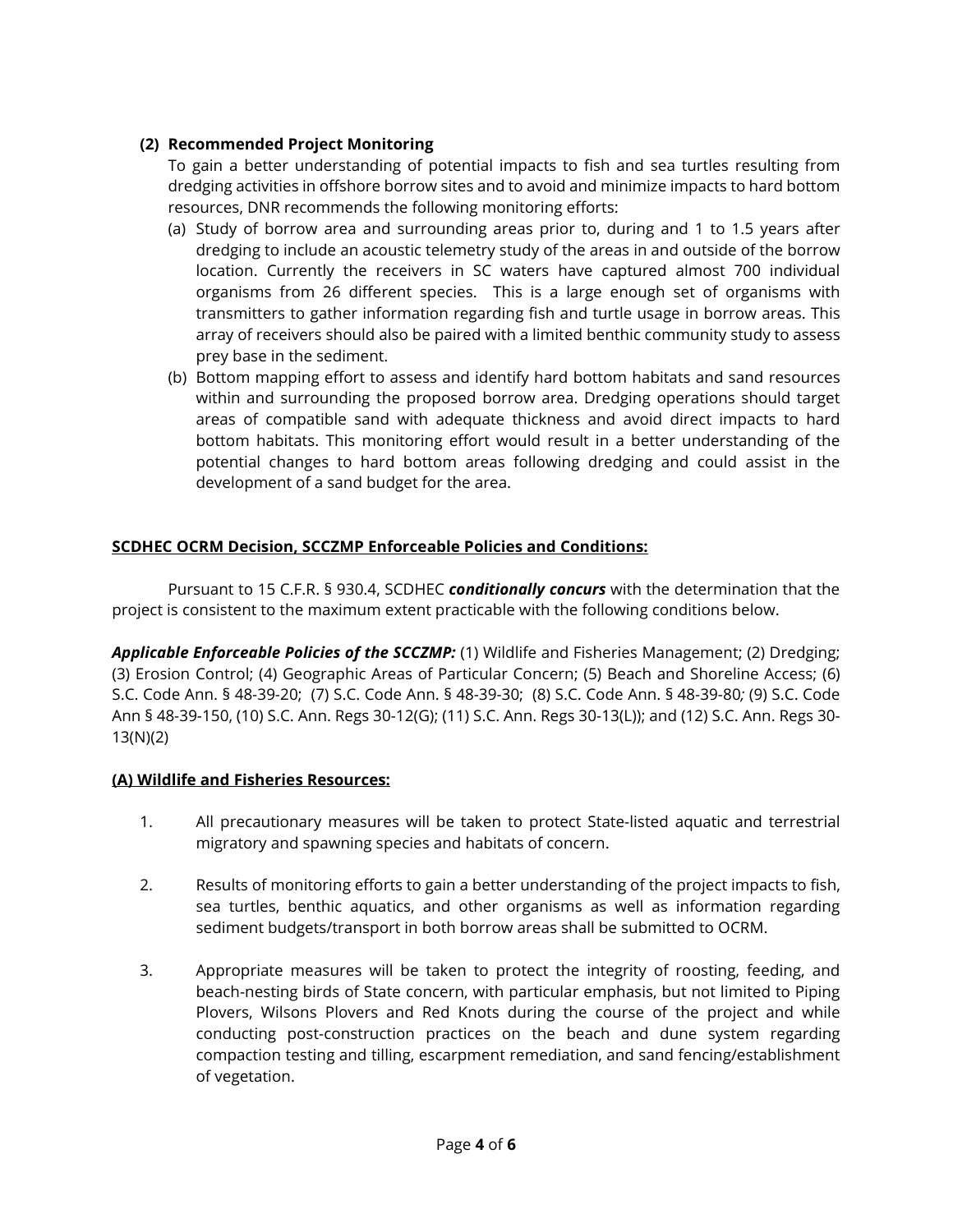## **(B) Dredged Material and Spoil Disposal:**

- 4. Prior to construction or maintenance, the USACE must provide a written report to OCRM that specifies quality control measures including:
	- (a) A description of the means and limits by which the material quality will be assessed during and after construction;
	- (b) A definition of material quality that would require removal or screening of material from the beach; and,
	- (c) A reasonable timetable for removal of the material and restoration.
- 5. Dredging operations shall target areas of compatible sand with adequate thickness and minimize and/or avoid direct impacts to hard bottom habitats. All buffers as recommended to protect EFH and hard bottom areas will be in force and effect.
- 6. The beach compatibility and quality of the material placed upon the beach must be monitored during construction operations by persons who are qualified to assess the material. Monitors will report immediately to those persons with the authority to suspend or modify the work if a determination is made that unsuitable material is being placed on the beach.
- 7. An assessment of fill material is recommended to be conducted within 30 days of project completion with at least 10 random samples taken and analyzed for sand grain size distribution, percent of shell composition and color. Any report detailing results of the analysis shall be submitted to the natural resource agencies within 45 days of construction.
- 8. The sand fencing shall be installed consistent with the South Carolina Critical Area Permitting Regulations in R.30-13 L (1) (a-h).

Pursuant to 15 C.F.R. § 930.4, if the USACE does not agree to the above conditions, then all parties shall treat this conditional concurrence letter as an objection.

The SCDHEC concurrence relies on the following policies contained within SCCZMP: Wildlife and Fisheries Management; Dredging (*Dredging and Spoil Disposal*); Erosion Control (*General Erosion Control, Artificial Beach Nourishment*), the policies associated with Activities in Areas of Special Resource Significance (Barrier Islands, Dune Areas); Beach and Shoreline Access; Geographic Areas of Particular Concern (GAPC)and the priority of uses associated with GAPC's in addition to S.C. Annotated Code § 48-39-10 et seq and S.C. Regulations R 30-1 *et seq*.

Please contact me if you have any questions about this concurrence or the conditions within it. It is our intention to work with the Charleston District to address any concerns that the USACE may have as to how this project can be consistent with the enforceable policies of the SCCZMP.